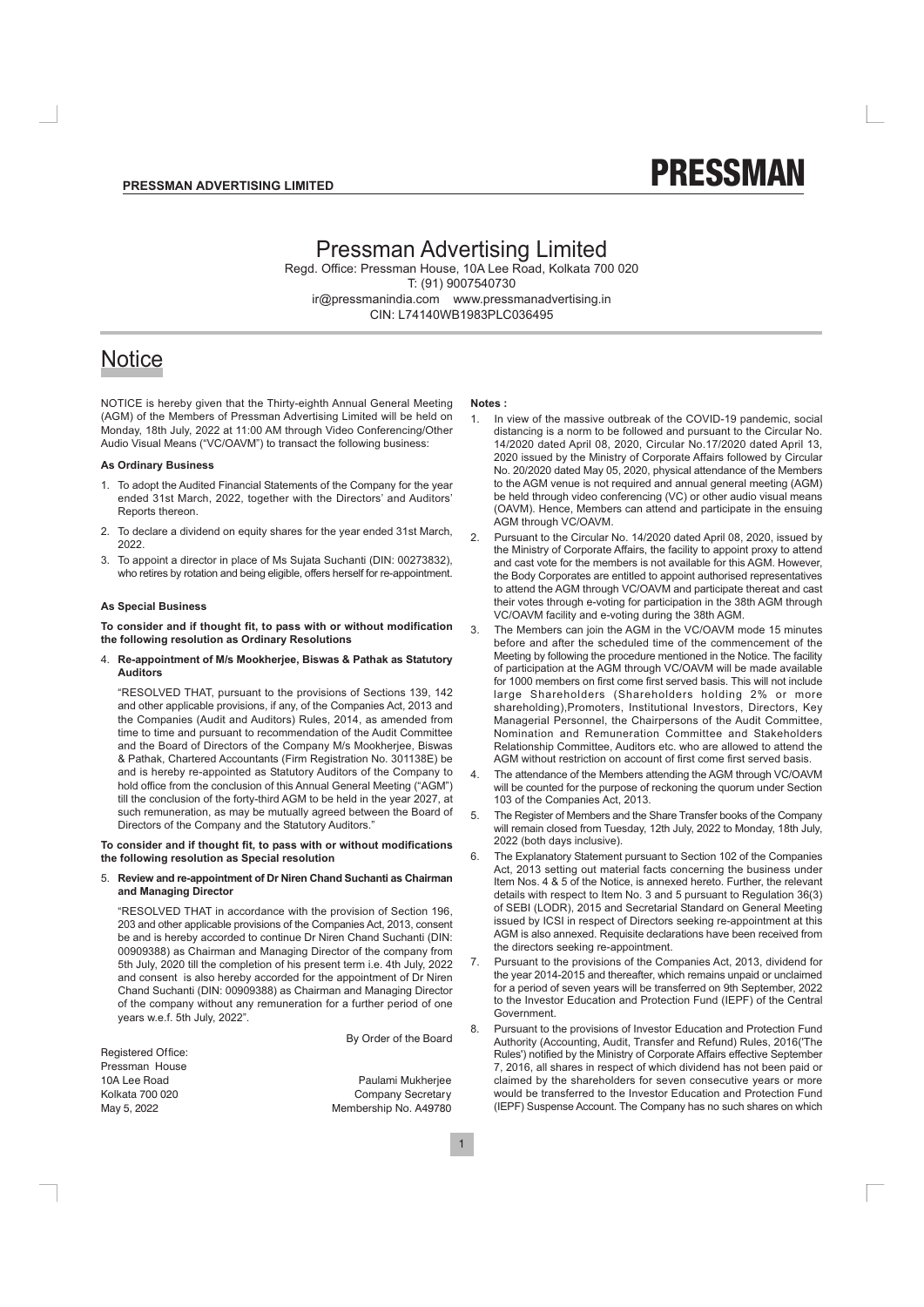dividend has not been claimed or paid for a consecutive period of seven years. The members, whose unclaimed dividend / shares have been transferred to IEPF, may claim the same by making an online application to IEPF authority in webform No. IEPF-5

- The Securities and Exchange Board of India (SEBI) has mandated  $\mathsf{Q}$ the submission of Permanent Account Number (PAN) and Bank account details by every participant in securities market. Members holding shares in electronic form are, therefore, requested to submit their PAN to their Depository Participants. Members holding shares in physical form are required to submit their PAN and Bank account details to the RTA / Company in terms of SEBI Circular dated April 20, 2018.
- 10. Members holding shares in dematerialized form are requested to update the change in residential and e-mail address with their respective Depositories. Members holding shares in physical form are requested to notify any change in their residential and e-mail address with the RTA / Company.
- 11. As per Regulation 40 of SEBI Listing Regulations, as amended SEBI has mandated for transfer of securities only in dematerialized mode except in case of transmission or transposition of securities w.e.f. 1st April, 2019. Hence the shareholders are advised to dematerialize shares held by them in physical form.
- 12. In line with the Ministry of Corporate Affairs (MCA) Circular No. 17/2020 dated April13, 2020, the Notice calling the AGM has been uploaded on the website of the Company at www.pressmanadvertising.in. The Notice can also be accessed from the websites of the Stock Exchanges i.e. BSE Limited and National Stock Exchange of India Limited at www.bseindia.com and www.nseindia.com respectively and the AGM Notice is also available on the website of NSDL (agency for providing the Remote e-Voting facility) i.e.www.evoting.nsdl.com.

#### 13. Dividend Related Information:

Dividend, if approved at the ensuing Annual General Meeting (AGM) will be paid to those shareholders whose names appear in the Register of Shareholders as at close of business hours on Monday, 11th July, 2022.

Members may note that as per the Income Tax Act, 1961 ("IT Act"), as amended by the Finance Act, 2020, dividends paid or distributed by the Company after April 1, 2020, shall be taxable in the hands of the shareholders and the Company shall be required to deduct tax at source (TDS) at the prescribed rates from the dividend to be paid to shareholders, subject to approval of dividend by the shareholders in the ensuing AGM. The TDS rate would vary depending on the residential status of the shareholder and the documents submitted by them and accepted by the Company. In order to enable the Company to determine the appropriate TDS rate as applicable, members are requested to submit relevant documents, as specified in the below paragraphs, in accordance with the provisions of the IT Act.

a. For Resident Shareholders, TDS is required to be deducted at the rate of 10% under Section 194 of the Income Tax Act. 1961 on the amount of dividend declared and paid by the Company in the FY 2021-2022 provided valid PAN is registered by the members. If the valid PAN is not registered, the TDS is required to be deducted at the rate of 20% under Section 206AA ofthe Income Tax Act, 1961. However, no tax shall be deducted on the dividends paid to resident individuals if aggregate dividend distributed or likely to be distributed during the FY 2021-2022 does not exceed to ₹ 5000. Even in the cases where the members provide valid Form 15G (for individuals, with no tax liability on total income and income not exceeding maximum amount which is not chargeable to tax) or Form 15H (for individual above the age of 60 years with no tax liability on total income), no TDS shall be deducted in order to avail the benefit of non-deduction of tax at source by email to the RTA's email address at nichetechpl@nichetechpl.com or to the Company's email address at ir@pressmanindia.com.

Members who are required to link Aadhaar number with PAN as required under section 139AA(2) read with Rule 114AAA, should compulsorily link the same If, as required under the law, any PAN is found to have not been linked with Aadhaar then such PAN will be deemed invalid and TDS would be deducted at higher rates u/s 206AA of the Act. The Company reserves its right to recover any demand raised subsequently on the Company for not informing

the Company or providing wrong information about applicability of Section 206AA in your case.

NIL /lower tax shall be deducted on the dividend payable to following resident shareholders on submission of self declaration as listed below:

- i. Insurance companies: Declaration by shareholder qualifying as Insurer as per section 2(7A) of the Insurance Act, 1938 along with self-attested copy of PAN card;
- ii. Mutual Funds: Declaration by Mutual Fund shareholder eligible for exemption u/s 10(23D) of the Income- tax Act, 1961 along with self- attested copies of registration documents and PAN card;
- iii. Alternative Investment Fund (AIF) established in India: Declaration that the shareholder is eligible for exemption under section 10(23FBA) of the Act and they are established as Category I or Category II AIF under the SEBI regulations. Copy of self-attested registration documents and PAN card should be provided.
- iv. New Pension System Trust: Declaration along with self-attested copy of documentary evidence supporting the exemption and self-attested copy of PAN card.
- v. Other shareholders Declaration along with self-attested copy of documentary evidence supporting the exemption and self-attested copy of PAN card.
- vi. Shareholders who have provided a valid certificate issued u/s. 197 of the Act for lower / nil rate of deduction or an exemption certificate issued by the income tax authorities along with Declaration.
- For Non-resident shareholders, (including Foreign Portfolio Investors)  $h$ tax is required to be withheld in accordance with the provisions of Section 195 and section 196D of the Act at applicable rates in force. As per the relevant provisions of the Act, the tax shall be withheld @ 20% (plus applicable surcharge and cess) on the amount of dividend payable. However, as per Section 90 of the Act, a non-resident shareholder has the option to be governed by the provisions of the Double Tax Avoidance Agreement ("DTAA") between India and the country of tax residence of the shareholder, if they are more beneficial to the shareholder. For this purpose, i.e. to avail the tax treaty benefits, the non-resident shareholder will have to provide the following:
	- Self-attested copy of PAN card, if any, allotted by the Indian income i. tax authorities;
	- ii. Self-attested copy of Tax Residency Certificate ("TRC") obtained from the tax authorities of the country of which the shareholder is resident<sup>.</sup>
	- iii. Self-declaration in Form 10F, if all the details required in this form are not mentioned in the TRC:
	- iv. Self-declaration by the non-resident shareholder of meeting treaty eligibility requirement and satisfying beneficial ownership requirement (Non-resident having PE in India would need to comply with provisions of section 206AB of the IT Act).
	- v. In case of Foreign Institutional Investors and Foreign Portfolio Investors, self-attested copy of SEBI registration certificate.
	- vi. In case of shareholder being tax resident of Singapore, please furnish the letter issued by the competent authority or any other evidences demonstrating the non-applicability of Article 24 - Limitation of Relief under India-Singapore Double Taxation Avoidance Agreement (DTAA).
- Please note that the Company is not obligated to apply the beneficial C. DTAA rates at the time of tax deduction / withholding on dividend amounts. Application of beneficial DTAA Rate shall depend upon the completeness and satisfactory review by the Company, ofthe documents submitted by Non-Resident shareholder.
- $d_{-}$ Accordingly, in order to enable the Company to determine the appropriate TDS / withholding tax rate applicable, we request the members to provide these details and documents as mentioned above before Thursday, 14th July, 2022 on a reugest mail to be given to cs@pressmanindia.com
- The Company shall arrange to email the soft copy of TDS certificate  $\mathbf{e}$ at the registered email ID of members post payment of the dividend.

# Section 206AB of the Act:

Rate of TDS @10% u/s 194 of the Act is subject to provisions of section 206AB of Act (effective from 1 July 2021) which introduces special provisions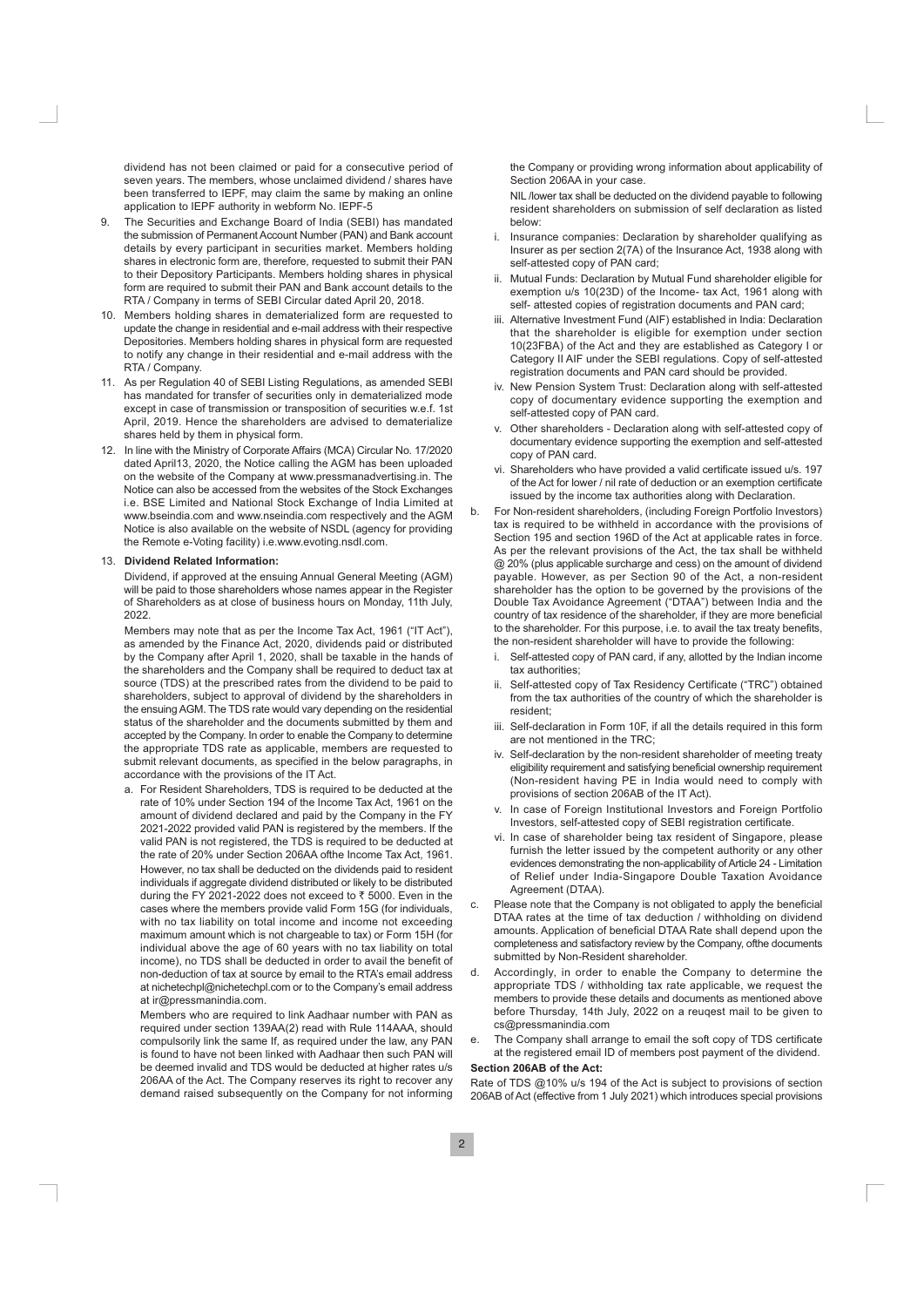for TDS in respect of non-filers of income-tax return. As provided in section 206AB, tax is required to be deducted at higher of following rates in case of payments to specified persons:

- at twice the rate specified in the relevant provision of the Act: or
- at twice the rate or rates in force: or
- at the rate of 5%

Where sections 206AA and 206AB are applicable i.e. the specified person has not submitted the PAN as well as not filed the return; the tax shall be deducted at the higher of the two rates prescribed in these two sections.

The term 'specified person' is defined in sub section (3) of section 206AB who satisfies the following conditions:

- A person who has not filed the income tax return for two previous years immediately prior to the previous year in which tax is required to be deducted, for which the time limit of filing of return of income under section 139(1) of the I-T Act has expired; and
- The aggregate of TDS and TCS in this case is  $\overline{\xi}$  50,000 or more in each of these two previous years.

The non-resident who does not have the permanent establishment is excluded from the scope of a specified person.

Members are requested to inform us well in advance and before cut-off date if you are covered under the definition of 'specified person' as provided in section 206AB of the IT Act. The Company reserves its right to recover any demand raised subsequently on the Company for not informing the Company or providing wrong information about applicability of Section 206AB in your case.

- 14. The Notice of AGM and Annual Report are being sent in electronic mode to Members whose e-mail address is registered with the Company or the Depository Participant(s), Members (Physical / Demat) who have not registered their email addresses with the company can get the same registered with the company by requesting in member updation form by sending an email to nichetechpl@nichetechpl.com and cs@pressmanindia.com. Please submit duly filled and signed member updation form to the abovementioned email. Upon verification of the Form the email will be registered with the Company till the date of AGM
- 15. The Register of Directors' and Key Managerial Personnel and their shareholding maintained under Section 170 of the Companies Act, 2013, the Register of Contracts or arrangements in which the Directors are interested under Section 189 of the Companies Act, 2013 and all other documents referred to in the Notice will be available for inspection by giving a prior notice to the Company. Members can inspect the same by sending an email to cs@pressmanindia.com.

#### Voting through electronic means

- I. In compliance with provisions of Section 108 of the Companies Act. 2013. Rule 20 of the Companies (Management and Administration) Rules, 2014 as amended by the Companies (Management and Administration) Amendment Rules, 2015 and Regulation 44 of the Listing Regulations and Secretarial Standard on General Meetings (SS-2) issued by ICSI, the Company is pleased to provide members facility to exercise their right to vote on resolutions proposed to be considered at the 38th AGM by electronic means and the business may be transacted through e-Voting.
- II. The facility of casting the votes by the members using remote electronic voting system as well as electronic voting on the day of AGM will be provided by National Securities Depository Limited (NSDL).
- III. Members, who are present in meeting through video conferencing facility and have not casted their vote on resolutions through remote e-voting, shall be allowed to vote through e-voting system during the meeting.

#### The process and manner for e-voting are as under:  $2.$

The remote e-voting period begins on Friday, 15th July, 2022 at 9 am and ends on Sunday, 17th July, 2022 at 5 pm. The remote e-voting module shall be disabled by NSDL for voting thereafter. The Members, whose names appear in the Register of Members / Beneficial Owners as on the record date (cut-off date) i.e. Monday, July 11, 2022 may cast their vote electronically. The voting right of shareholders shall be in proportion to their share in the paid-up equity share capital of the Company.

### How do I vote electronically using NSDL e-Voting system?

The wav to vote electronically on NSDL e-Voting system consists of "Two Steps" which are mentioned below:

### Step 1: Access to NSDL e-Voting system

A) Login method for e-Voting and joining virtual meeting for Individual shareholders holding securities in demat mode

In terms of SEBI circular dated December 9, 2020 on e-Voting facility provided by Listed Companies, Individual shareholders holding securities in demat mode are allowed to vote through their demat account maintained with Depositories and Depository Participants. Shareholders are advised to update their mobile number and email Id in their demat accounts in order to access e-Voting facility.

Login method for Individual shareholders holding securities in demat mode is given below:

| Type of shareholders                                                      | Login Method                                                                                                                                                                                                                                                                                                                                                                                                                                                                                                                                                                                                                                                                                                                                                                                                                                                                                                                                                    |  |
|---------------------------------------------------------------------------|-----------------------------------------------------------------------------------------------------------------------------------------------------------------------------------------------------------------------------------------------------------------------------------------------------------------------------------------------------------------------------------------------------------------------------------------------------------------------------------------------------------------------------------------------------------------------------------------------------------------------------------------------------------------------------------------------------------------------------------------------------------------------------------------------------------------------------------------------------------------------------------------------------------------------------------------------------------------|--|
| Individual Shareholders<br>holding securities in<br>demat mode with NSDL. | 1.<br>Existing <b>IDeAS</b> user can visit the<br>e-Services website of NSDL Viz.<br>https://eservices.nsdl.com either on a<br>Personal Computer or on a mobile. On the<br>e-Services home page click on the<br>"Beneficial Owner" icon under "Login"<br>which is available under 'IDeAS' section,<br>this will prompt you to enter your existing<br>User ID and Password. After successful<br>authentication, you will be able to see e-<br>Voting services under Value added services.<br>Click on "Access to e-Voting" under e-<br>Voting services and you will be able to see<br>e-Voting page. Click on company name or<br>e-Voting service provider i.e. NSDL and<br>you will be re-directed to e-Voting website<br>of NSDL for casting your vote during the<br>remote e-Voting period or joining virtual<br>meeting & voting during the meeting.                                                                                                         |  |
|                                                                           | 2.<br>If you are not registered for IDeAS<br>e-Services, option to register is available<br>at https://eservices.nsdl.com. Select<br>"Register Online for IDeAS Portal" or<br>click at https://eservices.nsdl.com/<br>SecureWeb/IdeasDirectReg.jsp                                                                                                                                                                                                                                                                                                                                                                                                                                                                                                                                                                                                                                                                                                              |  |
|                                                                           | 3.<br>Visit the e-Voting website of NSDL. Open<br>web browser by typing the following URL:<br>https://www.evoting.nsdl.com/ either on a<br>Personal Computer or on a mobile. Once<br>the home page of e-Voting system is<br>launched, click on the icon "Login" which<br>is available under 'Shareholder/Member'<br>section. A new screen will open. You will<br>have to enter your User ID (i.e. your sixteen<br>digit demat account number hold with<br>NSDL), Password/OTP and a Verification<br>Code as shown on the screen. After<br>successful authentication, you will be<br>redirected to NSDL Depository site wherein<br>you can see e-Voting page. Click on<br>company name or e-Voting service<br>provider i.e. NSDL and you will be<br>redirected to e-Voting website of NSDL for<br>casting your vote during the remote e-Voting<br>period or joining virtual meeting & voting<br>during the meeting.<br>4. Shareholders/Members can also download |  |
|                                                                           | NSDL Mobile App "NSDL Speede" facility<br>by scanning the QR code mentioned below<br>for seamless voting experience.<br><b>NSDL Mobile App is available on</b>                                                                                                                                                                                                                                                                                                                                                                                                                                                                                                                                                                                                                                                                                                                                                                                                  |  |
|                                                                           | Google Play<br>App Store                                                                                                                                                                                                                                                                                                                                                                                                                                                                                                                                                                                                                                                                                                                                                                                                                                                                                                                                        |  |
|                                                                           | ПX<br>回放线<br>EK.                                                                                                                                                                                                                                                                                                                                                                                                                                                                                                                                                                                                                                                                                                                                                                                                                                                                                                                                                |  |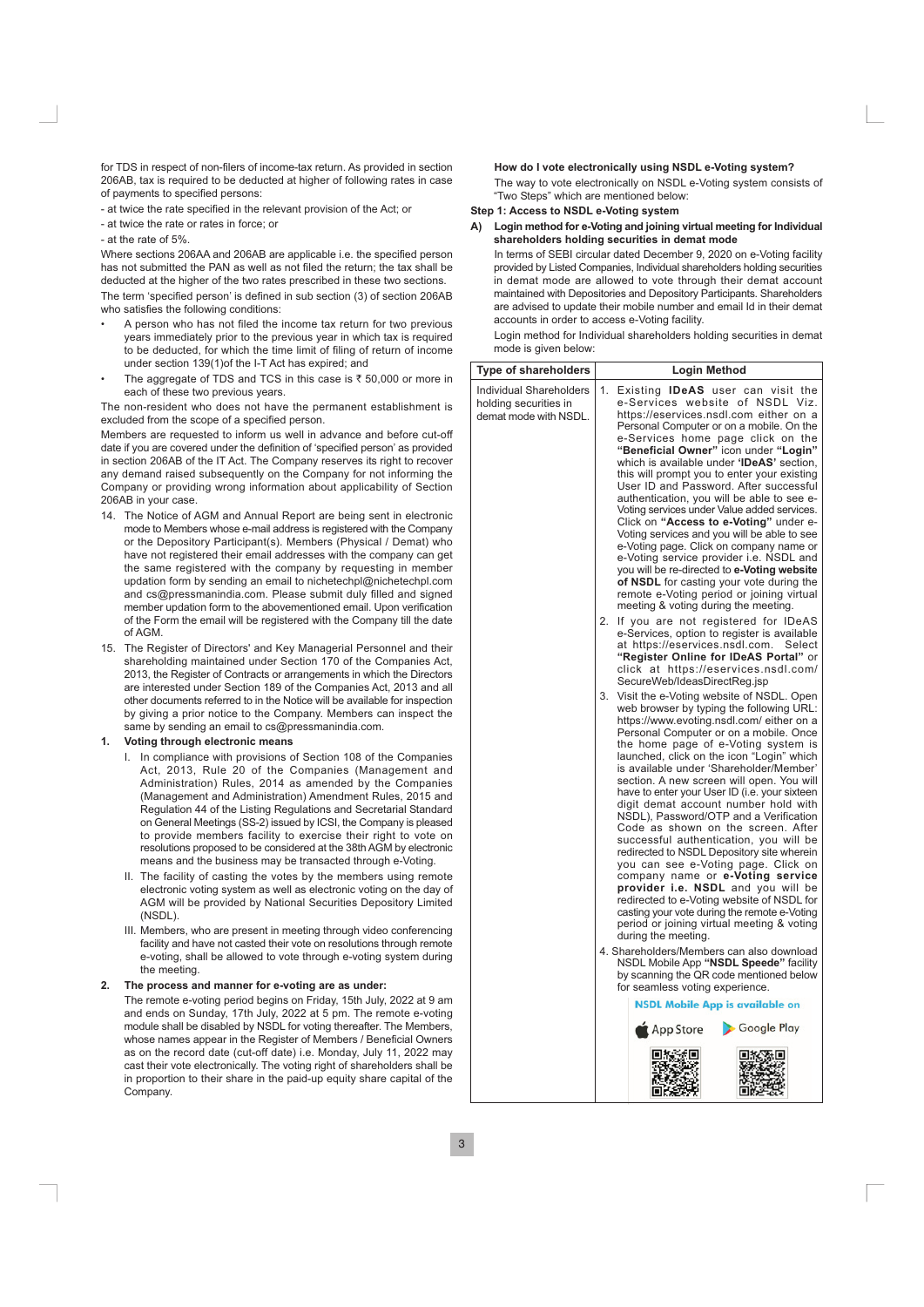| <b>Type of shareholders</b>                                                                                        | <b>Login Method</b>                                                                                                                                                                                                                                                                                                                                                                                                                                                                                                                                                                                                                              |  |
|--------------------------------------------------------------------------------------------------------------------|--------------------------------------------------------------------------------------------------------------------------------------------------------------------------------------------------------------------------------------------------------------------------------------------------------------------------------------------------------------------------------------------------------------------------------------------------------------------------------------------------------------------------------------------------------------------------------------------------------------------------------------------------|--|
| <b>Individual Shareholders</b><br>holding securities in<br>demat mode with CDSL                                    | 1.<br>Existing users who have opted for Easi /<br>Easiest, they can login through their user<br>id and password. Option will be made<br>available to reach e-Voting page without<br>any further authentication. The URL for<br>users to login to Easi / Easiest are<br>https://web.cdslindia.com/myeasi/home/lo<br>ginor www.cdslindia.com and click on New<br>System Myeasi.                                                                                                                                                                                                                                                                    |  |
|                                                                                                                    | 2. After successful login of Easi/Easiest the<br>user will be also able to see the E Voting<br>Menu. The Menu will have links of e-Voting<br>service provider i.e. NSDL. Click on NSDL<br>to cast your vote.                                                                                                                                                                                                                                                                                                                                                                                                                                     |  |
|                                                                                                                    | 3.<br>If the user is not registered for Easi/Easiest,<br>option to register is available at<br>https://web.cdslindia.com/myeasi/<br>Registration/EasiRegistration                                                                                                                                                                                                                                                                                                                                                                                                                                                                                |  |
|                                                                                                                    | 4. Alternatively, the user can directly access<br>e-Voting page by providing demat Account<br>Number and PAN No. from a link in<br>www.cdslindia.com home page. The system<br>will authenticate the user by sending OTP<br>on registered Mobile & Email as recorded<br>in the demat Account. After successful<br>authentication, user will be provided links<br>for the respective ESP i.e. NSDL where the<br>e-Voting is in progress.                                                                                                                                                                                                           |  |
| Individual Shareholders<br>(holding securities in<br>demat mode) login<br>through their depository<br>participants | You can also login using the login credentials<br>of your demat account through your Depository<br>Participant registered with NSDL/CDSL for<br>e-Voting facility. upon logging in, you will be<br>able to see e-Voting option. Click on e-Voting<br>option, you will be redirected to NSDL/CDSL<br>Depository site after successful authentication,<br>wherein you can see e-Voting feature. Click on<br>company name or e-Voting service provider<br>i.e. NSDL and you will be redirected to e-Voting<br>website of NSDL for casting your vote during<br>the remote e-Voting period or joining virtual<br>meeting & voting during the meeting. |  |

Important note: Members who are unable to retrieve User ID/ Password are advised to use Forget User ID and Forget Password option available at abovementioned website.

Helpdesk for Individual Shareholders holding securities in demat mode for any technical issues related to login through Depository i.e. **NSDL and CDSL.** 

| Login type                                                                      | <b>Helpdesk details</b>                                                                                                                                                                            |  |
|---------------------------------------------------------------------------------|----------------------------------------------------------------------------------------------------------------------------------------------------------------------------------------------------|--|
| <b>Individual Shareholders</b><br>holding securities in<br>demat mode with NSDL | Members facing any technical issue in login<br>can contact NSDL helpdesk by sending a<br>request at evoting@nsdl.co.inor call at toll free<br>no.: 1800 1020 990 and 1800 22 44 30                 |  |
| Individual Shareholders<br>holding securities in<br>demat mode with CDSL        | Members facing any technical issue in login<br>can contact CDSL helpdesk by sending a<br>request at helpdesk.evoting@cdslindia.com or<br>contact at 022- 23058738<br>$\alpha r$<br>022-23058542-43 |  |

B) Login Method for e-Voting and joining virtual meeting for shareholders other than Individual shareholders holding securities in demat mode and shareholders holding securities in physical mode.

#### How to Log-in to NSDL e-Voting website?

Visit the e-Voting website of NSDL. Open web browser by typing  $1$ the following URL: https://www.evoting.nsdl.com/ either on a Personal Computer or on a mobile.

- $\mathcal{D}$ Once the home page of e-Voting system is launched, click on the icon "Login" which is available under 'Shareholder/Member' section.
- A new screen will open. You will have to enter your User ID, your  $\mathcal{R}$ Password/OTP and a Verification Code as shown on the screen.

Alternatively, if you are registered for NSDL eservices i.e. IDEAS, you can log-in at https://eservices.nsdl.com/ with your existing IDEAS login. Once you log-in to NSDL eservices after using your log-in credentials, click on e-Voting and you can proceed to Step 2 i.e. Cast your vote electronically.

Your User ID details are given below :

| Manner of holding shares i.e.<br>Demat (NSDL or CDSL) or<br><b>Physical</b> |                                                               | Your User ID is:                                                                                               |
|-----------------------------------------------------------------------------|---------------------------------------------------------------|----------------------------------------------------------------------------------------------------------------|
|                                                                             | a) For Members who hold shares<br>in demat account with NSDL. | 8 Character DP ID followed by 8<br>Digit Client ID                                                             |
|                                                                             |                                                               | For example if your DP ID is<br>IN300*** and Client ID is 12******<br>then your user ID is<br>IN300***12****** |
|                                                                             | b) For Members who hold shares                                | 16 Digit Beneficiary ID                                                                                        |
| in demat account with CDSL.                                                 |                                                               | For example if your Beneficiary ID<br>is 12************** then your user<br>ID is 12**************             |
|                                                                             | c) For Members holding shares<br>in Physical Form.            | EVEN Number followed by Folio<br>Number registered with the<br>company                                         |
|                                                                             |                                                               | For example if folio number is<br>001*** and EVEN is 101456 then<br>user ID is 101456001***                    |

- Password details for shareholders other than Individual shareholders are given below:
- a) If you are already registered for e-Voting, then you can use your existing password to login and cast your vote.
- b) If you are using NSDL e-Voting system for the first time, you will need to retrieve the 'initial password' which was communicated to you. Once you retrieve your 'initial password', you need to enter the 'initial password' and the system will force you to change your nassword
- c) How to retrieve your 'initial password'?
	- (i) If your email ID is registered in your demat account or with the company, your 'initial password' is communicated to you on your email ID. Trace the email sent to you from NSDL from your mailbox. Open the email and open the attachment i.e. a .pdf file. Open the .pdf file. The password to open the .pdf file is your 8 digit client ID for NSDL account. last 8 digits of client ID for CDSL account or folio number for shares held in physical form. The .pdf file contains your 'User ID' and your 'initial password'.
	- (ii) If your email ID is not registered, please follow steps mentioned below in process for those shareholders whose email ids are not registered.
- 6. If you are unable to retrieve or have not received the " Initial password" or have forgotten your password:
	- a) Click on "Forgot User Details/Password?"(If you are holding shares in your demat account with NSDL or CDSL) option available on www.evoting.nsdl.com.
	- b) Physical User Reset Password?" (If you are holding shares in physical mode) option available on www.evoting.nsdl.com.
	- c) If you are still unable to get the password by aforesaid two options, you can send a request at evoting@nsdl.co.in mentioning your demat account number/folio number, your PAN, your name and your registered address etc.
	- d) Members can also use the OTP (One Time Password) based login for casting the votes on the e-Voting system of NSDL.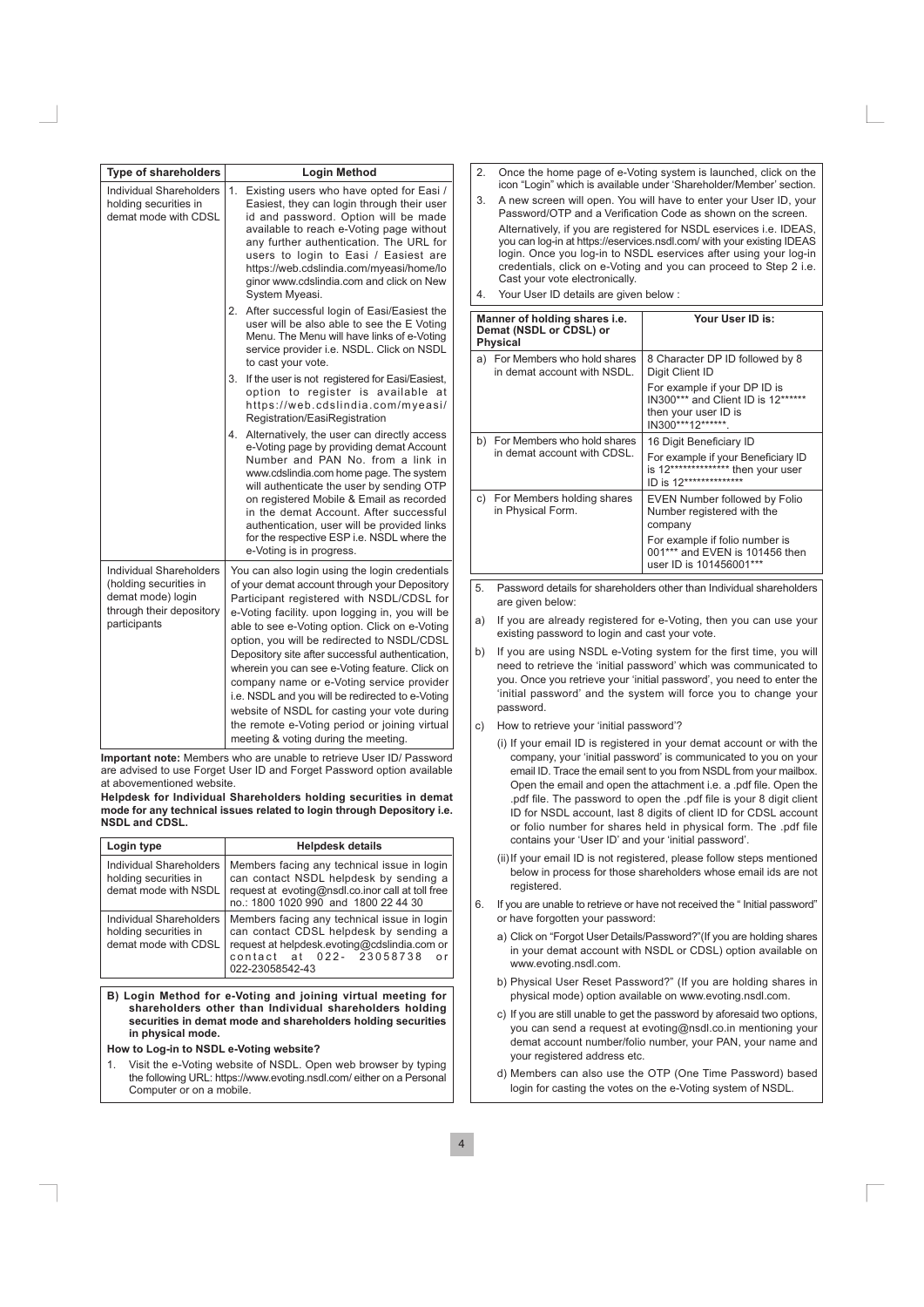- $\overline{7}$ After entering your password, tick on Agree to "Terms and Conditions" by selecting on the check box.
- 8. Now, you will have to click on "Login" button.
- $\mathsf{Q}$ After you click on the "Login" button, Home page of e-Voting will open.

# Step 2: Cast your vote electronically and join General Meeting on NSDL e-Voting system.

# How to cast your vote electronically and join General Meeting on **NSDL e-Voting system?**

- 1. After successful login at Step 1, you will be able to see all the companies "EVEN" in which you are holding shares and whose voting cycle and General Meeting is in active status.
- $2.$ Select "EVEN" of company for which you wish to cast your vote during the remote e-Voting period and casting your vote during the General Meeting. For joining virtual meeting, you need to click on "VC/OAVM" link placed under "Join General Meeting".
- 3. Now you are ready for e-Voting as the Voting page opens.
- 4. Cast your vote by selecting appropriate options i.e. assent or dissent. verify/modify the number of shares for which you wish to cast your vote and click on "Submit" and also "Confirm" when prompted.
- Upon confirmation, the message "Vote cast successfully" will be 5 displayed.
- 6. You can also take the printout of the votes cast by you by clicking on the print option on the confirmation page.
- $\overline{7}$ . Once you confirm your vote on the resolution, you will not be allowed to modify your vote.

# THE INSTRUCTIONS FOR MEMBERS FOR e-VOTING ON THE DAY OF THE AGM ARE AS UNDER:-

- 1. The procedure for e-Voting on the day of the AGM is same as the instructions mentioned above for remote e-voting.
- 2. Only those Members/ shareholders, who will be present in the AGM through VC/OAVM facility and have not casted their vote on the Resolutions through remote e-Voting and are otherwise not barred from doing so, shall be eligible to vote through e-Voting system in the AGM.
- 3. Members who have voted through Remote e-Voting will be eligible to attend the AGM. However, they will not be eligible to vote at the AGM.
- 4. The details of the person who may be contacted for any grievances connected with the facility for e-Voting on the day of the AGM shall be the same person mentioned for Remote e-voting.

# INSTRUCTIONS FOR MEMBERS FOR ATTENDING THE EGM/AGM THROUGH VC/OAVM ARE AS UNDER:

- 1. Member will be provided with a facility to attend the AGM through VC/OAVM through the NSDL e-Voting system. Members may access by following the steps mentioned above for Access to NSDL e-Voting system. After successful login, you can see link of "VC/OAVM link" placed under "Join General meeting" menu against company name. You are requested to click on VC/OAVM link placed under Join General Meeting menu. The link for VC/OAVM will be available in Shareholder/Member login where the EVEN of Company will be displayed. Please note that the members who do not have the User ID and Password for e-Voting or have forgotten the User ID and Password may retrieve the same by following the remote e-Voting instructions mentioned in the notice to avoid last minute rush.
- 2. Members are encouraged to join the Meeting through Laptops for better experience
- 3. Further, Members will be required to allow Camera and use Internet with a good speed to avoid any disturbance during the meeting
- 4. Please note that Participants Connecting from Mobile Devices or Tablets or through Laptop connecting via Mobile Hotspot may experience

Audio/Video loss due to Fluctuation in their respective network. It is therefore recommended to use Stable Wi-Fi or LAN Connection to mitigate any kind of aforesaid glitches.

- 5. Please update your mobile number and e-mail id in the user profile details of the folio which may be used for sending future communication(s). Process for those shareholders whose email ids are not registered with the depositories for procuring user id and password and registration of e mail ids for e-voting for the resolutions set out in this notice:
	- In case shares are held in physical mode please provide Folio No., a) Name of shareholder, scanned copy of the share certificate (front and back), PAN (self attested scanned copy of PAN card), AADHAR (self attested scanned copy of Aadhar Card) by email to ir@pressmanindia.in or nichetechpl@nichetechpl.com.
	- In case shares are held in demat mode, please provide DPID-CLID  $h)$ (16 digit DPID + CLID or 16 digit beneficiary ID), Name, client master or copy of Consolidated Account statement, PAN (self attested scanned copy of PAN card), AADHAR (self attested scanned copy of Aadhar Card) to cs@pressmanindia.com or nichetechpl@nichetechpl.com. If you are an individual shareholder holding securities in demat mode, you are requested to refer to login method explained at Step 1 (A) i.e. Login method for evoting and joining virtual meeting for Individual shareholders holding securities in demat mode.
	- Alternatively members may send a request e-mail request to  $\mathbf{C}$ evoting@nsdl.co.in for procuring User ID and Password for e-voting by providing above mentioned documents.
	- In terms of SEBI circular dated December 9, 2020 on e-Voting d) facility provided by Listed Companies, Individual shareholders holding securities in demat mode are allowed to vote through their demat account maintained with Depositories and Depository Participants. Shareholders are required to update their mobile number and email ID correctly in their demat account in order to access e-Voting facility.

# **General Guidelines for shareholders**

- Institutional shareholders (i.e. other than individuals, HUF, NRI etc.) are  $\mathbf{1}$ required to send scanned copy (PDF/JPG Format) of the relevant Board Resolution/Authority letter etc. with attested specimen signature of the duly authorized signatory(ies) who are authorized to vote, to the Scrutinizer by e-mail to smd.deepak@gmail.com with a copy marked to evoting@nsdl.co.in. Institutional Shareholders (i.e. other than individuals, HUF, NRI etc.) can also upload their Board Resolution/Power of Attorney/ Authority Letter etc. by clicking on "Upload Board Resolution/Authority Letter" displayed under "e-Voting" tab in their login.
- 2 Any person holding shares in physical form and non-individual shareholders, who acquires shares of the Company and becomes member of the Company after the notice is send through email and shares as of the cut-off date i.e. may obtain the login ID and password by sending a request at evoting@nsdl.co.in or Issuer/RTA. However if you are already registered with NSDL for remote e-voting, then you can use your existing user ID and password for casting your vote. If you forgot your password, you can reset your password by using "Forgot User Details/Password" or "Physical User Reset Password" option available on www.evoting.nsdl.com or call on toll free no. 1800 1020 990 and 1800 22 44 30. In case of Individual Shareholders holding securities in demat mode who acquires shares of the company and becomes a Member of the Company after sending of the Notice and holding shares as of the cut-off dated i.e. Thursday, 11th July, 2022 may follow steps mentioned in the Notice of the AGM under Step 1: "Access to NSDL e-voting system" (Above).
- $\mathcal{R}$ It is strongly recommended not to share your password with any other person and take utmost care to keep your password confidential. Login to the e-voting website will be disabled upon five unsuccessful attempts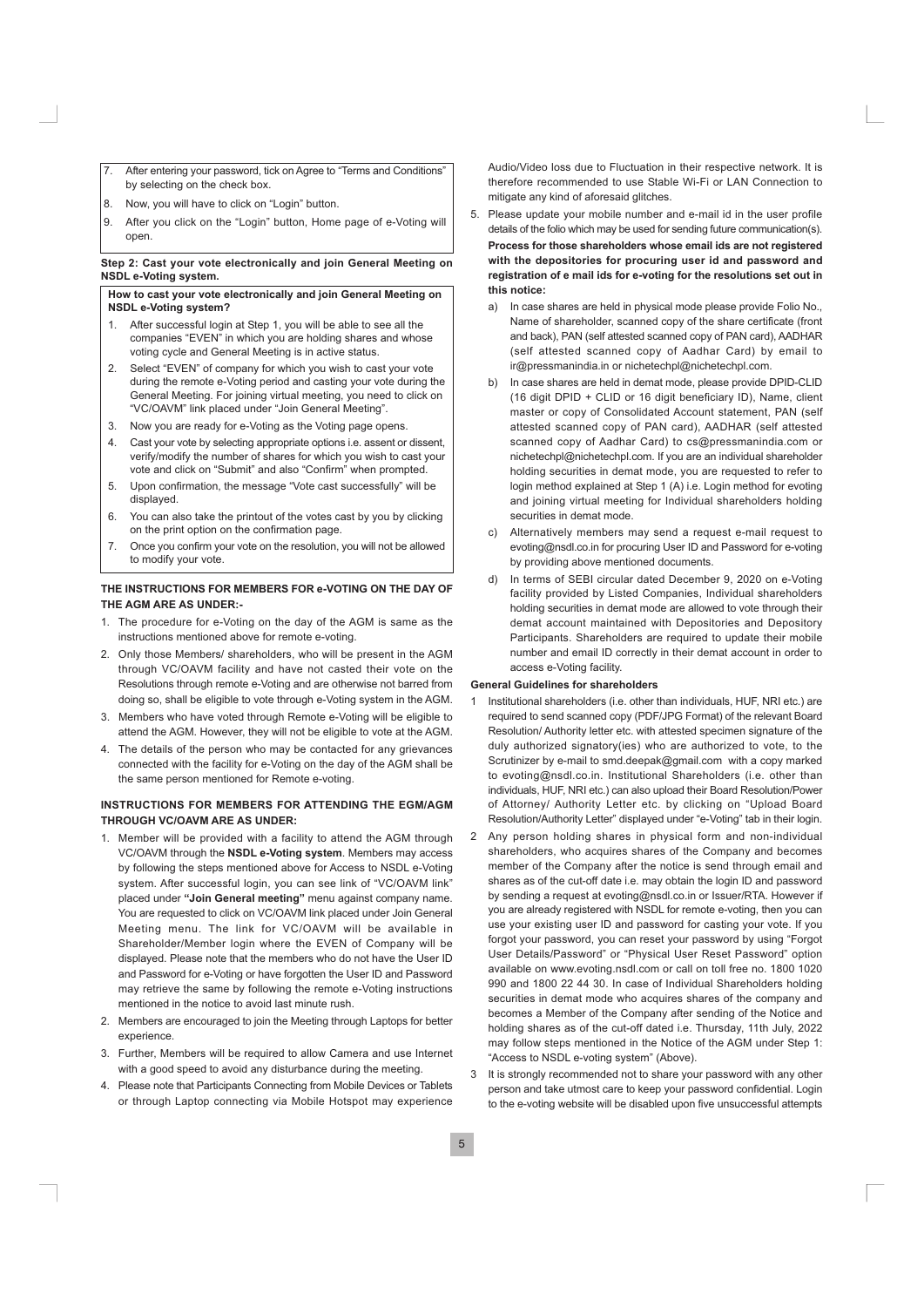to key in the correct password. In such an event, you will need to go through the "Forgot User Details/Password?" or "Physical User Reset Password?" option available on www.evoting.nsdl.com to reset the nassword

- In case of any queries, you may refer to the Frequently Asked Questions (FAQs) for Shareholders and e-voting user manual for Shareholders available at the download section of www.evoting.nsdl.com or call on toll free no.: 1800-1020-990 or 1800 22 44 30 send a request to Ms. Pallavi Mhatre at evoting@nsdl.co.in. Members who need assistance before or during the AGM, can contact Ms. Pallavi Mhatre, Manager, NSDL at evoting@nsdl.co.inor call 1800 1020 990 / 1800 22 44 30.
- 5. A person who is not a member as on cut-off date should treat this notice for information purpose only.
- 6. CA Deepak Daga, (Membership No 059205), 11 Clive Row, Kolkata 700 001 has been appointed as the Scrutinizer to scrutinize the voting at the Annual General Meeting and remote e-voting process in a fair and transparent manner.
- 7. The Scrutinizer shall after the conclusion of voting at the Annual General Meeting, will first count the votes cast at the meeting and thereafter unblock the votes cast through e-voting in the presence of at least two witnesses not in the employment of the Company and shall make, not later than 48 (forty eight) hours from conclusion of the AGM, a consolidated scrutinizer's report of the total votes cast in favour or against, if any, to the Chairman or a person authorized by him in writing, who shall countersign the same and declare the result of the voting forthwith.
- 8. The results declared along with the report of the Scrutinizer shall be placed on the website of the Company www.pressmanadvertising.in and on the website of NSDL (www.evoting.nsdl.com) immediately after the declaration of result. The results shall also be immediately forwarded to the stock exchanges viz. BSE, NSE and CSE, where the shares are listed
- 9. Members are requested to intimate changes, if any, pertaining to their name, postal address, e-mail address, telephone/mobile numbers, Permanent Account Number (PAN), mandates, nominations, power of attorney, bank details such as, name of the bank and branch details, bank account number. MICR code. IFSC code, etc.,
- a. For shares held in electronic form: to their Depository Participants (DPs)
- b. For shares held in physical form: to the Company/Registrar and Transfer Agent in prescribed Form ISR-1 and other forms pursuant to SEBI Circular No. SEBI/HO/ MIRSD/MIRSD RTAMB/P/CIR/2021/655 dated November 3, 2021. The Company has also sent the letters in this regard.
- 10. Members may please note that SEBI vide its Circular No. SEBI/HO/MIRSD/MIRSD RTAMB/P/CIR/2022/8 dated January 25, 2022 has mandated the listed companies to issue securities in dematerialized form only while processing service requests viz. Issue of duplicate securities certificate; claim from unclaimed suspense account; renewal/ exchange of securities certificate; endorsement; subdivision/splitting of securities certificate; consolidation of securities certificates/folios; transmission and transposition. Accordingly, Members are requested to make service requests by submitting a duly filled and signed Form  $ISR - 4$ , the format of which is available on the Company's website at www.pressmanindia.com and on the website of the Company's Registrar and Transfer Agents, Niche Technologies Private Limited at nichetechpl@nichetechpl.com. It may be noted that any service request can be processed only after the folio is KYC Compliant.
- 11. SEBI vide its notification dated January 24, 2022 has mandated that all requests for transfer of securities including transmission and transposition requests shall be processed only in dematerialized form. In view of the same and to eliminate all risks associated with physical shares and avail various benefits of dematerialisation, Members are advised to dematerialise the shares held by them in physical form. Members can contact the RTA, for assistance in this regard.
- 12. As per the provisions of Section 72 of the Act and SEBI Circular, the facility for making nomination is available for the Members in respect of the shares held by them. Members who have not yet registered their nomination are requested to register the same by submitting Form No. SH-13. If a Member desires to opt out or cancel the earlier nomination and record a fresh nomination, he/ she may submit the same in Form ISR-3 or SH-14 as the case may be. The said forms can be downloaded from the Company's website www.pressmanadvertising.in. Members are requested to submit the said details to their DP in case the shares are held by them in dematerialized form and to RTA. Niche Technologies Private Limited in case the shares are held in physical form.
- 13. Shareholders who would like to express their views/ask questions during the meeting may register themselves as a speaker may send their request mentioning their name, demat account number/folio number, email id, mobile number at cs@pressmanindia.com latest by 4 p.m. (IST) on Thursday, 14th of July, 2022.
- 14. When a pre-registered speaker is invited to speak at the meeting but he / she does not respond, the next speaker will be invited to speak. Accordingly, all speakers are requested to get connected to a device with a video/ camera along with good internet speed.
- 15. The Company reserves the right to restrict the number of questions and number of speakers, as appropriate, for smooth conduct of the AGM.
- 16. Members who would like to ask express their views/have questions may send their questions in advance at cs@pressmanindia.com mentioning their name, demat account number/ Folio No., email id and mobile no. latest by Thursday, 14th July, 2022 by 4pm. However, it is requested to raise the queries precisely and in short at the time of meeting to enable to answer the same. The same will be replied by the company suitably.
- Those shareholders who have registered themselves as a speaker will only be allowed to express their views/ask questions during the meeting.
- 17. To support the 'Green Initiative' the Members who have not registered their email address are requested to register the same with the Company's RTA/Depositories for receiving all communications including Annual Reports, Notices, and Circulars etc from the Company electronically.

# Explanatory Statement pursuant to Section 102 of the Companies Act, 2013

#### Item No 4

The Members at the Thirty Third Annual General Meeting ("AGM") of the Company held on 15th September, 2017 had approved the appointment of M/s Mookherjee, Biswas and Pathak, Chartered Accountants (Firm Registration No. 301138E) as Statutory Auditors of the Company, to hold office till the conclusion of the Thirty Eighth Annual General Meeting.

After evaluating and considering various factors such as industry experience, competency of the audit team, efficiency in conduct of audit, independence, etc., the Board of Directors of the Company based on the recommendation of the Audit Committee, at its meeting held on May 5, 2022, proposed the reappointment of M/s Mookherjee, Biswas and Pathak (Firm Registration No. 3001138E) as the Statutory Auditors of the Company, for a term of five consecutive years from the conclusion of Thirty Eighth Annual General Meeting till the conclusion of the Forty Third Annual General Meeting of the Company to be held in the year 2027, at a remuneration as may be mutually agreed between the Board of Directors and Statutory Auditors.

M/s Mookherjee, Biswas and Pathak have consented to their appointment as Statutory Auditors and have confirmed that if appointed their appointment will be in accordance with Section 139 read with Section 141 of the Act.

The Board recommends the Ordinary Resolution set out at Item 4 of the Notice for approval by the Members.

# Item No 5

The members approved the reappointment of Dr Niren Chand Suchanti as Chairman and Managing Director without any remuneration at the